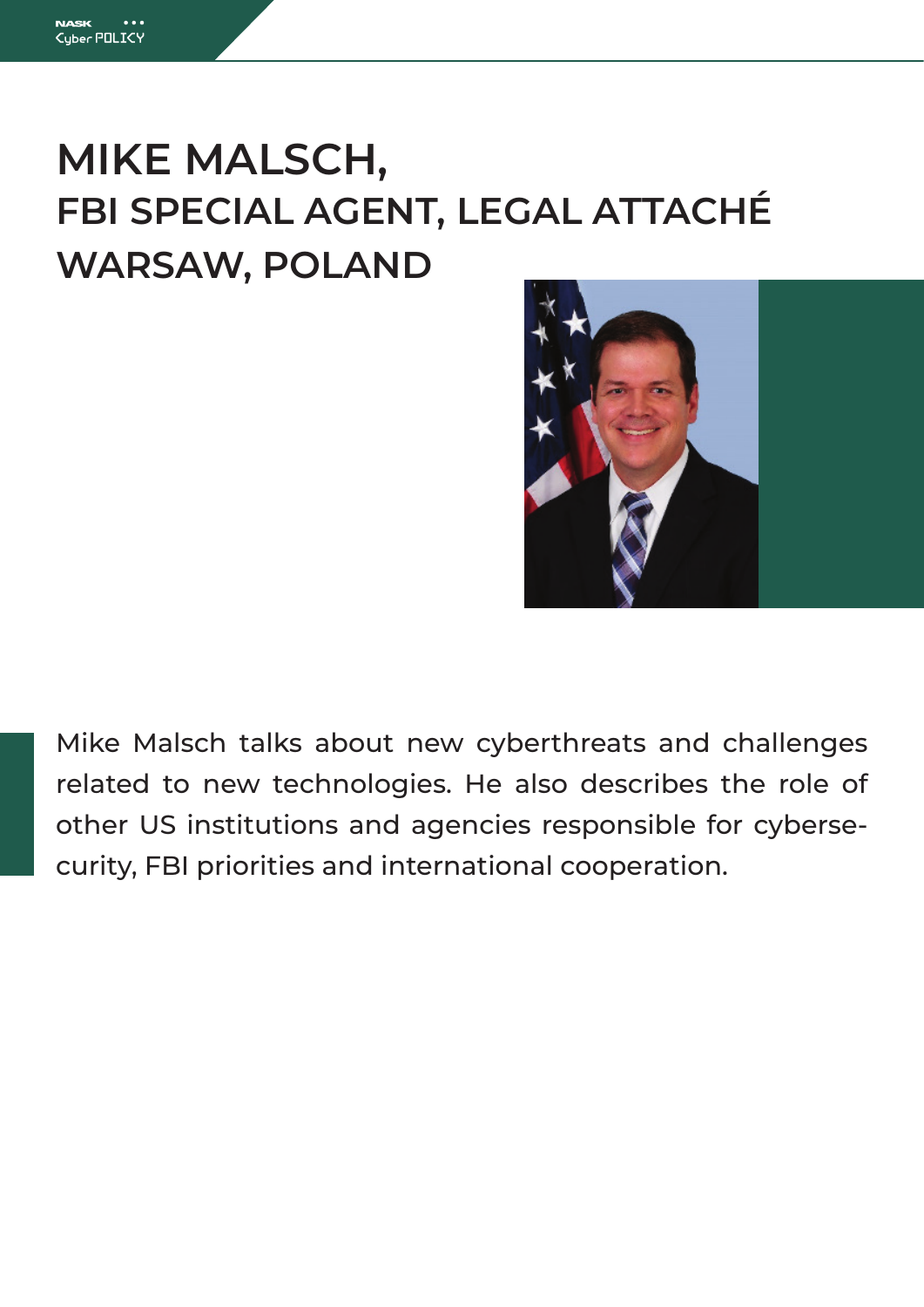# **Kasia Sokół: It is a rare opportunity to be able to talk to the FBI Agent stationed in Warsaw, Poland. Can you, please tell us about your carrier in the FBI?**

**Mike Malsch:** I joined the FBI in 2004. I did not grow up dreaming of becoming an FBI Agent. I am a computer scientist by education and worked professionally as a software developer/ computer programmer for 11 years.

When the horrific events of September 11, 2001 occurred, it caused me to reexamine my career choice. I had never served my country in the military or any other form of public service, so started looking for ways to contribute my skills to the service of my country. After a year of searching and praying, I applied to the FBI. It took nearly 2 years from submitting my application to receiving an appointment to the FBI Training Academy in Quantico, Virginia. I graduated as a Special Agent and began my new career.

#### **Today we face quite a significant deficit of specialist in this area. As an expert in cybersecurity, do you have any suggestion as to what can we do to encourage young people to choose a career in cybersecurity? What would be your message to them?**

You are correct – there is a massive need for this type of expertise with cybersecurity challenges increasing daily. You also raise a good point regarding providing encouragement to choose cybersecurity as a career path. Cybersecurity is now a fact of life. So much of our daily interactions involve computer-based applications and systems. We store our schedules, our contacts, our messages, our documents, our music and entertainment, and much more on our devices.

Protecting that information is critical to our safety and security. For that reason, I believe the encouragement must start early with educating kids about not only the use of computers, but also the protection of their information. If kids are brought up respecting the value of their information, they will see the importance of protecting it. As a corollary to this, as a Law Enforcement officer, there is also a certain satisfaction in investigating and bringing to justice those who choose to take information that doesn't belong to them.

Beyond education, there are other incentives to pursuing cybersecurity careers – good salary, job security, constant challenge in solving new problems, and satisfaction in knowing you contribute to the safety and security of others.

# **You have been in Poland for over two years dealing with all kinds of crimes which ties to the US or just supporting Polish partners.**

During my time in Poland, my office has provided support to the Polish Services with regard to cybercrimes and relied on my Polish partners for information to assist with US cybercrimes. We have also supported each other in many other areas. As you probably know, cybercriminals do not respect national borders and are indiscriminate in their targets. Having partnerships around the globe is essential to fighting crime these days. We are privileged to have outstanding partnerships here in Poland.

# **One of NASK main responsibilities is cybersecurity so if you don't mind I would like to focus on that part of your responsibility.**

What are FBI priorities nowadays? Few years ago, combating cybercrime was one of the first five.

While protecting the American people from terrorism—both international and domestic remains the FBI's No. 1 priority, the FBI's enterprise strategy highlights cyber as one of our highest priorities. Nation-state threats are a top concern for us because of their persistence, sophistication, and potential for destructive intent and cyber criminals deploying ransomware are undoubtedly having the most visible direct impact on US critical infrastructure, including hospitals, the energy sector, and emergency services. We are using our nationwide assets—our presence and our people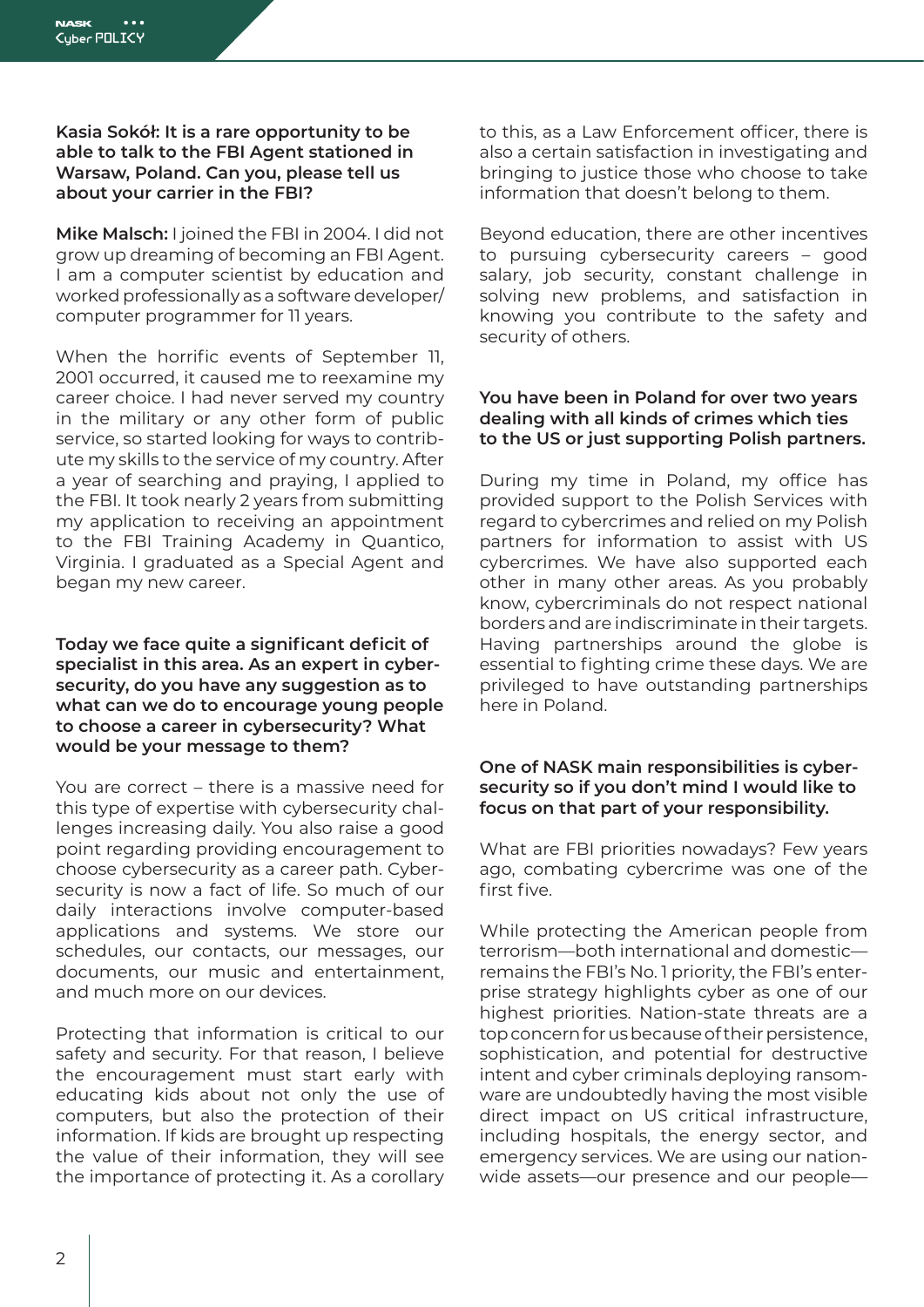to proactively engage systemically important partners. Not just the well-known big companies but also smaller companies that form the bedrock of our critical infrastructure. We are also integrating engagement into the intelligence cycle. We want to share information quickly with our partners, but we also want them to share the right information back with us, which comes from being open and honest about what our information needs are. We want our partners to be a force multiplier for us and for the country's collective security, as we all take on shared responsibility to defend against our cyber adversaries.

We want partners to know that, especially when it comes to cyber threats, we don't have all the information and that much of it lies with the private sector. We need them to know that we're a trustworthy partner who will act when they point us in the right direction and show us the threats that lurk in systems and networks for which they have the best visibility.

#### **What changes have you noticed as far as cybercrime is concerned, over the last years?**

Ransomware is increasingly targeted and lucrative. The number of incidents reported to IC3 in **2020 grew by 20 percent**, but the monetary losses from those incidents grew by **225** percent. These statistics do not include the costs associated with business disruption and remediation, which can dwarf the ransom demand itself.

If there is one thing the FBI understands, it's taking down criminal organizations, and when it comes to ransomware, we are working with an unprecedented number of government and private sector organizations to do just that. Our strategy for countering ransomware, like other complex cybercriminal schemes, is focused on disrupting 1) the actors: identifying key criminals, 2) their infrastructure. 3)their money to make crime less profitable.

Each of these elements is crucial to the fight against ransomware. But we have the most durable impact when we disrupt all three together and when we combine the capabilities and authorities of our partnerships.

Cyber, and cyber incident response is the ultimate team sport. Effective presentation and response effort require an all hands-ondeck approach, and that team much include foreign partnership, the private sector, and even the general public.

For a few reasons, the FBI strongly discourages victims from paying a ransom to criminal actors: 1) paying one is no guarantee that the cybercriminal will decrypt your files or make good on their promise not to do anything with the data they stole, 2) the scale of the ransomware problem flows from the money acting like gas on a fire. We aren't going to get the problem under control until there's at least less gas feeding the flames, 3) also, it's worth noting that when it comes to data theft, we often see actors re-victimizing the same companies again.

That said, we understand to pay or not to pay is a difficult decision. I've spent a lot of time in the private sector helping companies weigh tough decisions—I know how it feels to be pulled in multiple directions, or even sometimes like there isn't any choice but to pay.

#### **What are the main challenges regarding cybersecurity and cyber threats today? What are your predictions for the future?**

Nation-state threats are a top concern for us because of their persistence, sophistication, and potential for destructive intent and cyber criminals deploying ransomware are undoubtedly having the most visible direct impact on US critical infrastructure, including hospitals, the energy sector, and emergency services. For years, our adversaries and strategic competitors have conducted cyber espionage to collect intelligence and targeted our critical infrastructure to hold it at risk.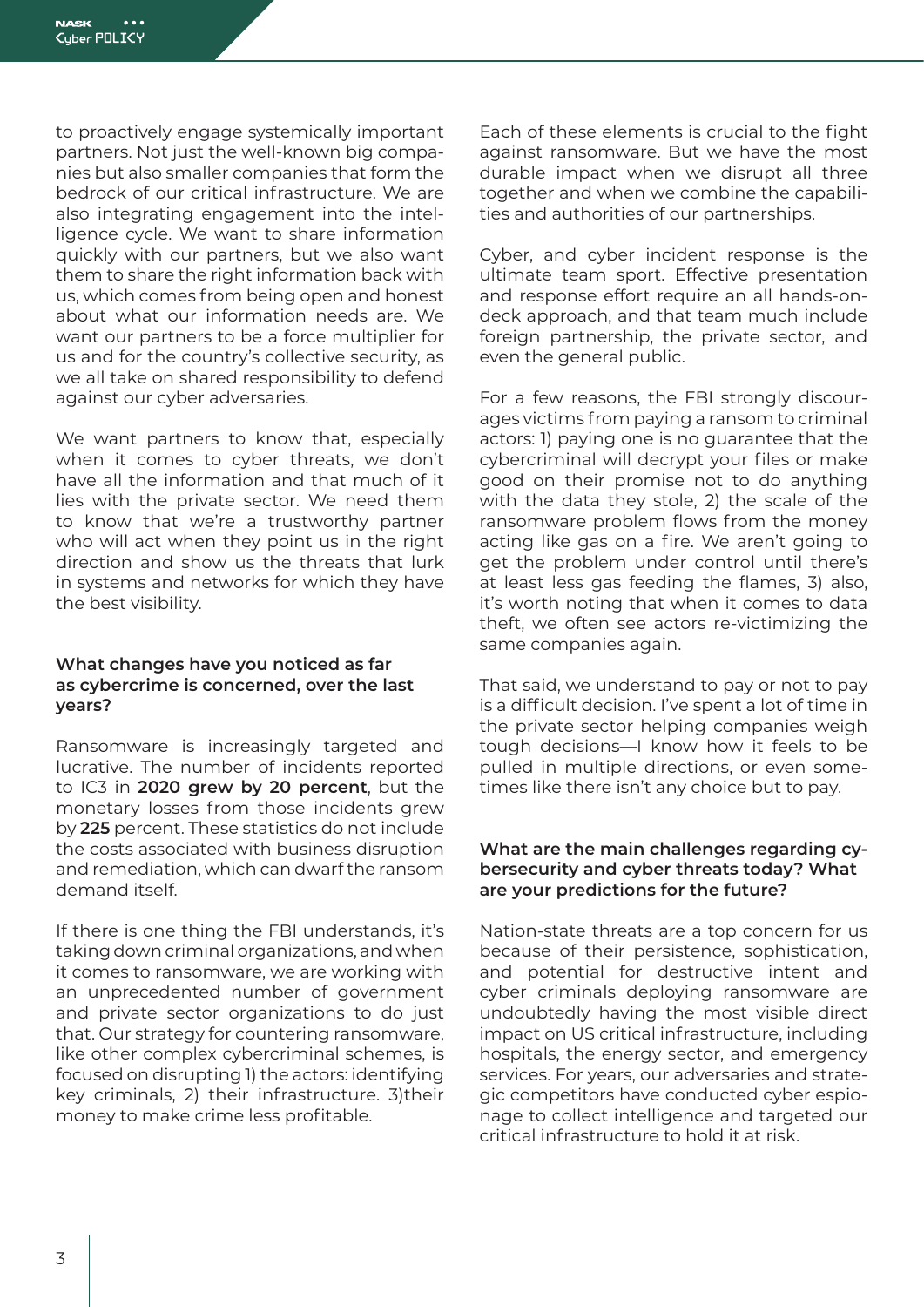They are now becoming more adept at using social media to alter how we think, behave, and decide. As we connect and integrate billions of new digital devices into our lives and business processes, malicious actors almost certainly will gain greater insight into and access to our protected information.

The recent state of high profile, broadly impactful cyber intrusions like SolarWinds, Hafnium, Pulse Secure, and Colonial Pipeline highlight the investments in time, money, and talent that our adversaries are making to harm us—both nation-states and cyber criminals.

The number and scale of these major incidents is evolving every day and it is challenging our collective ability to respond. Importantly, we don't see criminal vs. nation states as an "either/or." Something that distinguishes the FBI is that we have the authority to investigate and collect intelligence on both criminal and nation-state threats. And what we see through that work is a blended threat, where there is often no bright line where cybercriminal activity ends, and nation-state activity begins. t's probably better to think of malicious cyber activity on a continuum, where you have some cyber criminals contracting for or selling services to nation-states; some nation-state actors using their access and skills to make money on the side; and nation-states using tools and techniques typically used by cyber criminals to obfuscate their activity.

No agency can address as big and difficult a problem as the cyber threat on its own. We sit in the middle of the ecosystem defending the country, with resources ranging from deep private sector connections to the tools of an intelligence service. We're using that broad footprint to investigate adversaries and how to stop them, develop the intelligence we and our partners need to take action, and then move as a community in a joint, sequenced way—hitting actors with everything from arrests, to government and private sector infrastructure takedowns, sanctions, diplomatic pressure, and more for maximum combined effect. Because none of our government's tools function without an identified target to aim at and enough evidence to justify action.

We're working against cyber threats in two different ways: 1) Relentless focus on prevention and disruption, 2) and setting aside thoughts about credit and feeding information to the partner best positioned to hit the adversary hardest.

The biggest difference between cyber and other programs are how central a partner the private sector is. We provide companies and academia with a few different kinds of important intelligence—from strategic warning about adversary intentions, to tactical, specific information about indicators net defenders need to protect themselves, to individualized warnings that actors are targeting or actively compromising them. We also rely heavily on what the private sector can tell us about what it's seeing on networks it controls—and which contain nearly all of the critical infrastructure, PII, and intellectual property the FBI works to defend.

#### **How does the FBI contribute to fostering international cooperation and building partnerships in the area of cybersecurity and fighting cybercrime?**

Most of our adversaries, and their infrastructure, are abroad, so our global partnerships are vital.

The FBI works closely with other U.S. agencies and foreign partners to successfully leverage resources to target cyberterrorist actors, particularly to prevent any advancement of their capabilities, as well as cyber-facilitated physical attacks against U.S. entities. Through these partnerships, the FBI has successfully disrupted multiple computer network operations campaigns. We take what we learn and share it, as well as our capabilities, with partners, so we can jointly bring all our tools into sequenced operations against the adversary.

As far as international reach is concerned, since cyber has no boarders, the FBI must have a global reach. Cyber Assistant Legal Attaches (ALATs) stationed in embassies around the world have helped build coalitions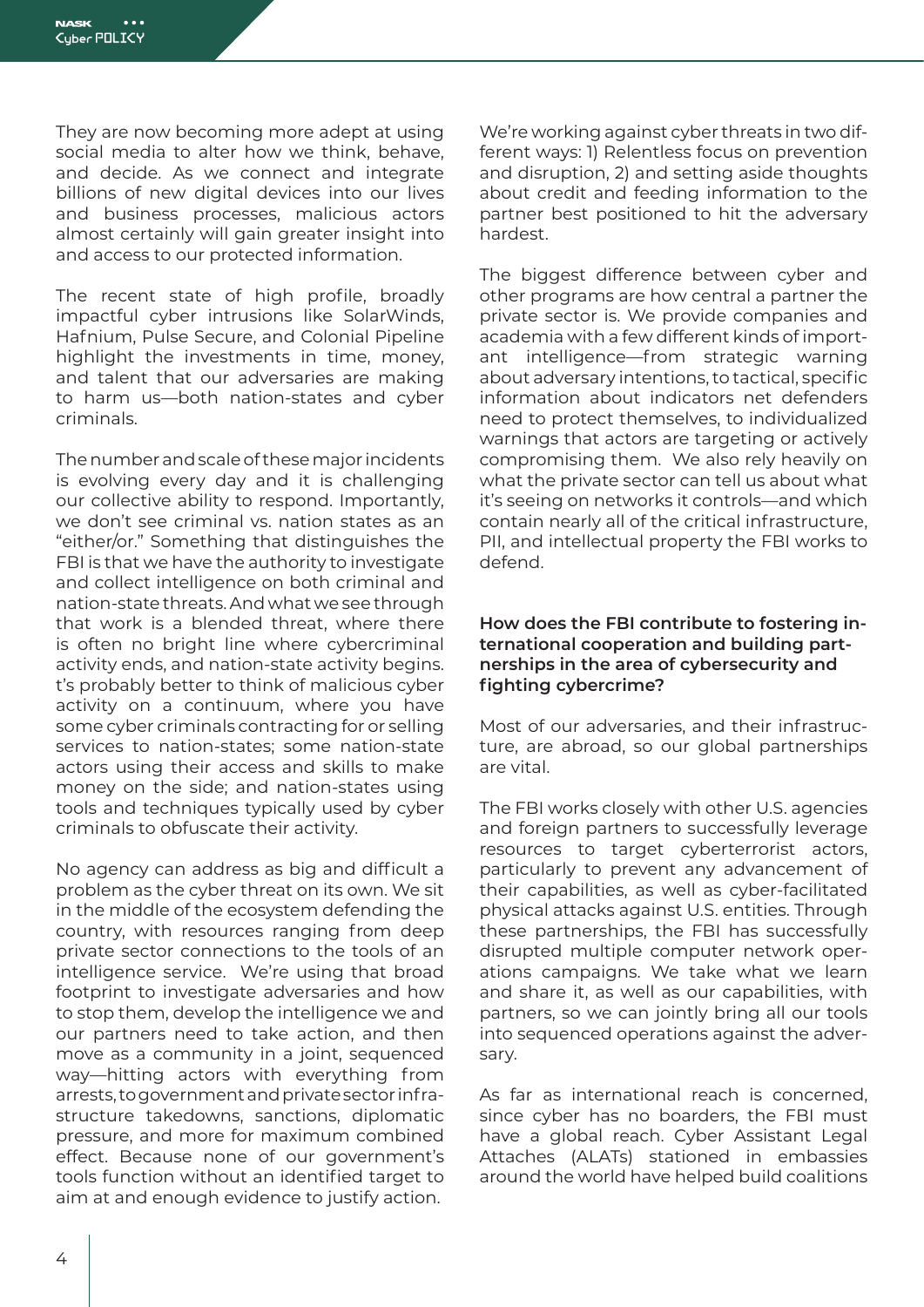of like-minded countries to stand with the U.S. against our adversaries. Our ALATs work closely with international counterparts to share information, coordinate action, and seek justice for victims of cybercrime. This program embeds cyber agents with our international counterparts in strategic locations and helps to build trust with key partners around the world.

The FBI can also leverage the assistance of international law enforcement partners to locate stolen data or identify the perpetrator of a cyber incident. For example, we coordinated a global operation to disrupt a go-to service for cyber criminals, the Emotet botnet, which criminals used to gain access to more than a million computers worldwide and sell that access to others, including ransomware groups. By taking coordinated global action, we made it that much harder for the criminals to reconstitute.

Ransomware-specific. We are building new and deeper international cooperation to disrupt the ransomware ecosystem, including by establishing an international counter-ransomware initiative with partner governments to disrupt the financial infrastructure upon which these criminals relay and by engaging face-to-face diplomacy to address safe harbors for ransomware criminals.

#### **Is FBI the only intel/law enforcement agency dealing with cybercrime in the US? Or do you have a threshold or division of competences?**

The FBI is the lead federal agency for threat response which means our role is to disrupt and bring pain to our adversaries.

Our investigations focus on developing evidence to discover who the hackers are, where and how they operate, who supports them, and the types of actions that will be most impactful against them. So when we advise or work with the private sector, we're using our knowledge of the threats to look at how a company might be targeted, how their systems may be interconnected, and the best way to guard against the threats they are likely to face. For example, information about the attack vector—or where they think the vulnerable point was that allowed cyber actors to breach the system.

We are fortunate to have two domestic agencies, CISA and FBI, with very different authorities and insights, whose roles complement one another and who, working together, strengthen our defense of cyberspace in ways that could not happen if they were in competition or isolation.

CISA's strength is addressing vulnerabilities within cyberspace, assessing risk, and strengthening the resilience and defense of the .gov and critical infrastructure.

The FBI contributes information it uniquely collects through a combination of criminal and national security authorities that are the envy of many partners overseas, as well as its physical presence across the US that enables their close engagement with entities before something bad occurs and with victims when unfortunately it does.

Once revealed, that information gives CISA the opportunity to identify other networks vulnerable to the same technique; it may give the FBI, CYBER COMMAND, or NSA a piece of the actor's infrastructure to disrupt or exploit; and it helps the National Security Agency know where to focus all the instruments of power the government might bring to bear against those responsible.

No matter where information comes into the government, it's important that CISA and FBI have equal ability to see it and act on it for their respective parts of the mission.

Nothing in the way we organize ourselves will change the FBI's responsibility to investigate computer intrusions and obtain justice for victims by finding who's responsible and holding them accountable.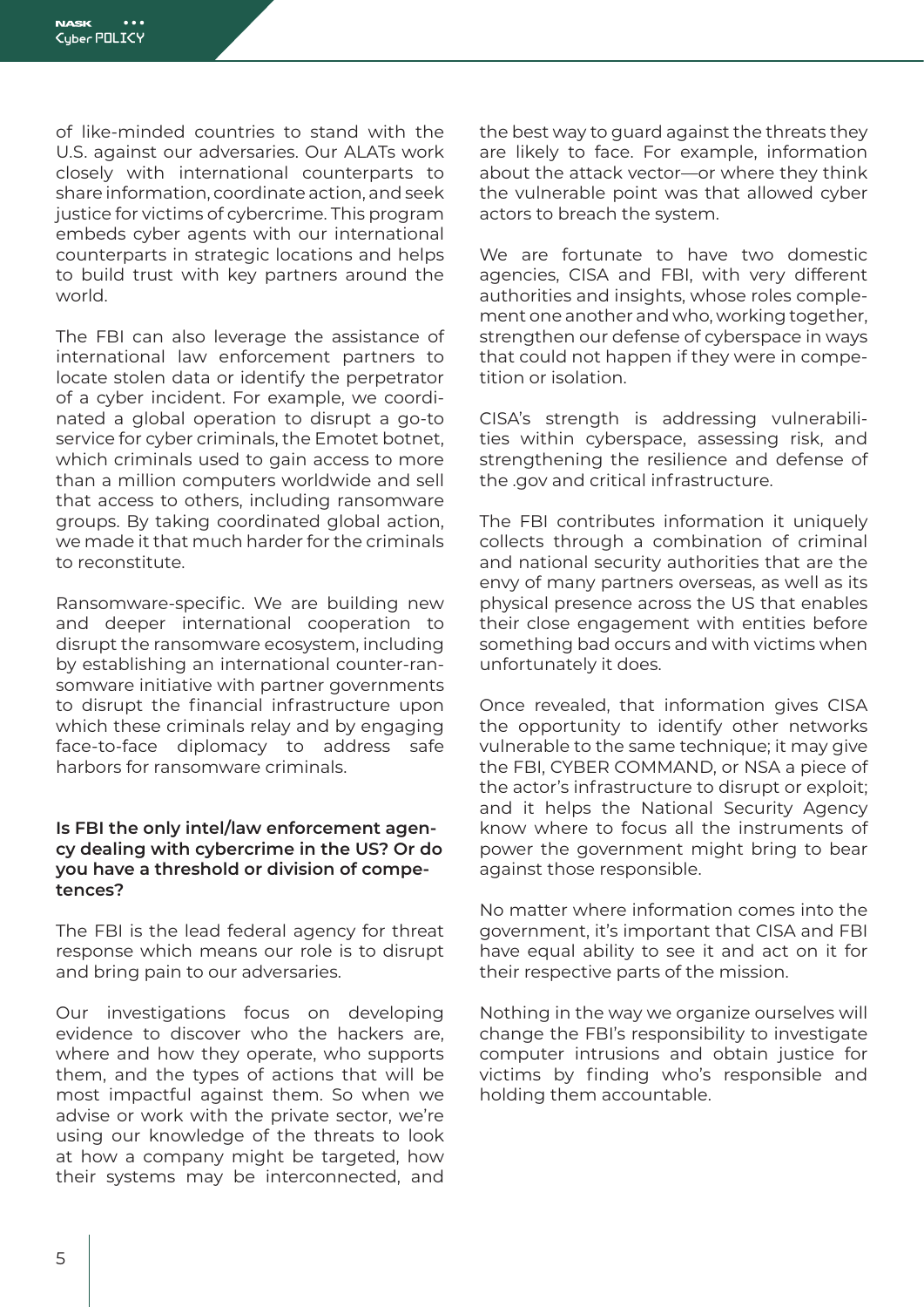## **What is the role of the FBI Internet Crime Complaint Center (IC3)? How can its work and responsibilities have impact on the European cybersecurity ecosystem e.g. in Poland and generally in the EU?**

Today's FBI is an intelligence-driven and threat focused national security organization with both intelligence and law enforcement responsibilities. We are focused on protecting the American people from terrorism, espionage, cyberattacks and major criminal threats, and to provide or many partners with services, support, training, and leadership.

The IC3 serves those needs as a mechanism to gather intelligence on cyber and internet crime so we can stay ahead of the threat. It was established in May of 2000 to receive complaints of internet related crime and has received over 6.5 million complaints since its inception.

The mission of the IC3 is to provide the public with a reliable and convenient reporting mechanism to submit information to the FBI concerning suspected cyber enabled criminal activity, and to develop effective alliances with law enforcement and industry partners. Information is analyzed and disseminated for investigative and intelligence purposes for law enforcement and for public awareness.

To promote public awareness, the IC3 aggregates the submitted data and produces an annual report to educate on the trends impacting the public.

The quality of the data is directly attributable to the information ingested via the public interface, www.ic3.gov, and the data categorized based on the information provided in the individual complaints.

The IC3 staff analyzes the data to identify trends in cybercrimes and how those trends may impact the public in the coming year.

## **What is the role of the National Cyber Investigative Joint Task Force (NCIJTF) in the US? What is the role of the Bureau within this structure?**

To address this evolving cyber challenge, the National Cyber Investigative Joint Task Force (NCIJTF) was officially established in 2008. The NCIJTF is comprised of over 30 partnering agencies from across law enforcement, the intelligence community, and the Department of Defense, with representatives who are co-located and work jointly to accomplish the organization's mission from a whole-of-government perspective.

As a unique multi-agency cyber center, the NCIJTF has the primary responsibility to coordinate, integrate, and share information to support cyber threat investigations, supply and support intelligence analysis for community decision-makers, and provide value to other ongoing efforts in the fight against the cyber threat to the nation

The NCIJTF also synchronizes joint efforts that focus on identifying, pursuing, and defeating the actual terrorists, spies, and criminals who seek to exploit our nation's systems.

**There are a lot of joint initiatives/bodies in the US with the purpose to share and exchange of information. It seems that you have learnt your lesson after 9.11 but also it proved to be working effective tool. We have mentioned IC3 and NCIJTF.** 

# **Can you, please tell us about the National Cyber-Forensic and Training Alliance (NCFTA)?**

The National Cyber-Forensic and Training Alliance (NCFTA) was established in 2002 as a nonprofit partnership between private industry, government, and academia for the sole purpose of providing a neutral, trusted environment that enables two-way collaboration and cooperation to identify, mitigate, and disrupt cybercrime. The NCFTA focuses on results. By establishing an environment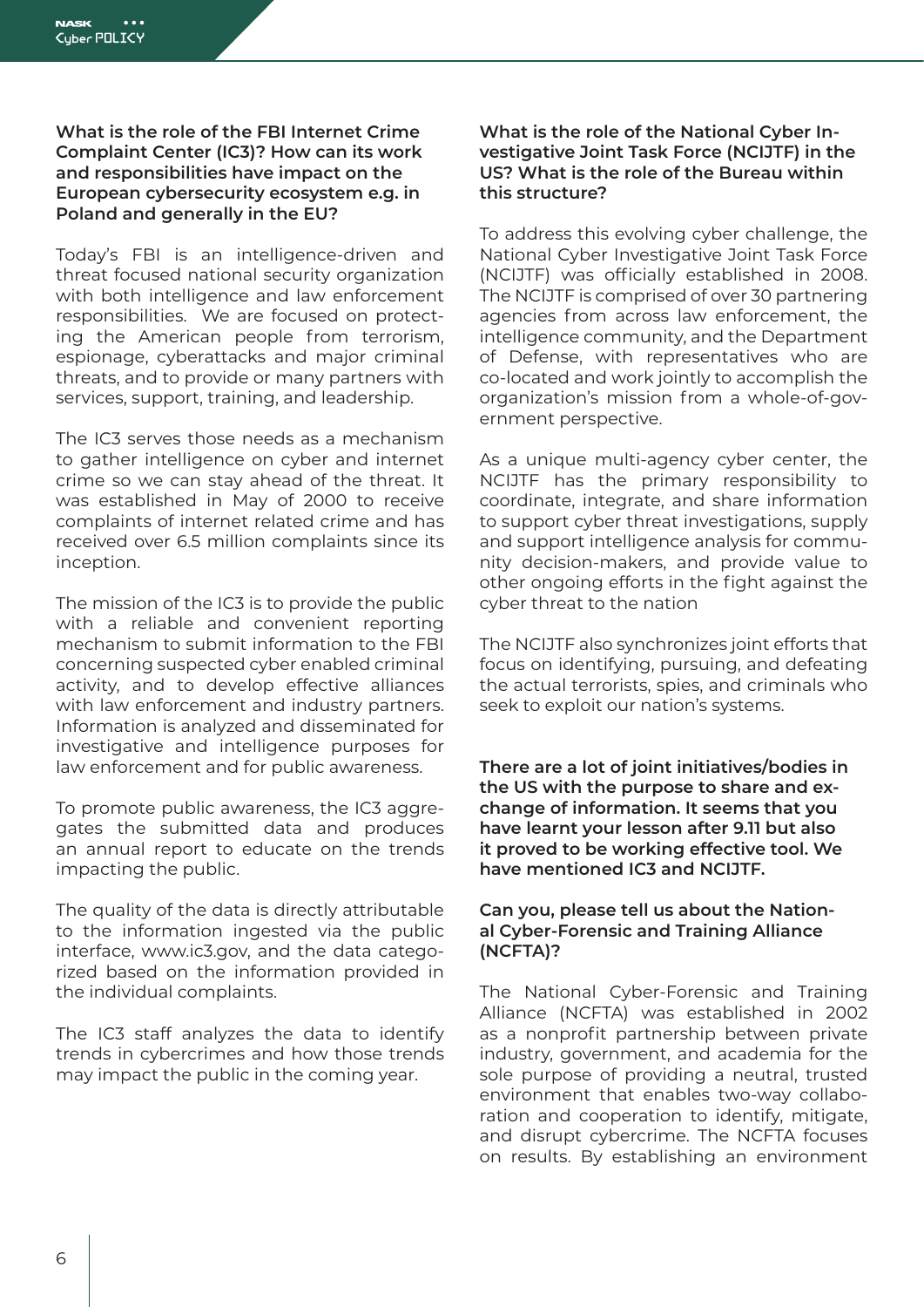where participants trust each other and freely share information, the NCFTA has been able to prevent nearly \$2 billion in potential losses while also helping to identify critical threats to private industry.

The NCFTA also supports global law enforcement efforts by helping to identify current threats, which are most impactful to private industry. The three main areas of focus at the NCFTA are Brand and Consumer Protection, Financial Threats, and Malware and Cyber Threats. The NCFTA endeavors to be a global model for public-private partnership, collaboration, mutual support, and trust without regard to borders or sectors. They intend to continue to meet the needs of private sector, law enforcement, academic, and international partners by expanding relationships, constantly enhancing their operational capabilities, and improving their technical infrastructure.

#### **In your opinion, is it more effective: centralize or decentralize capabilities to combat cybercrime (state vs. federal, and in Poland: regional/voivodship vs. national)?**

This is difficult to answer due to the differences in our structure and our legal systems. What I can say is that expertise will develop in a decentralized manner as cybercrime investigators encounter different scenarios in the cases they work. And threats will manifest in a decentralized manner as cybercriminals operate without regard to the structure of law enforcement capabilities. Regardless of the formal structure, flexibility and adaptability remain as the key competencies to combating cybercrime.

## **How would you define what the greatest risks associated with offenders' exploitation of new technologies? Which of the technologies you think has contributed the most to facilitating crime?**

Cybercriminal actors' adoption of new technologies could limit law enforcement's ability to detect, identify, and mitigate against the new TTPs. Cybercriminal actors could see unmitigated success for some time as law enforcement collection and mitigation efforts evolve. Victim reporting may not be able to articulate language defining the new technologies or how they were victimized.

### **When I think cybecrime and cybersecurity I also think of fake news, misinformation. Does FBI addresses those issues. If so, how?**

We are concerned about the future of malicious cyber and foreign influence operations.

The rapid pace of the development of emerging artificial intelligence and machine-learning technologies used to generate synthetic content—images, audio, video, or text—likely will outpace the development of detection and attribution capabilities. Synthetic content may be used in a newly defined cyberattack vector referred to as Business Identity Compromise.

BIC represents an evolution in Business Email Compromise tradecraft by leveraging advanced techniques and new tools. It involves the use of content generation and manipulation tools to develop synthetic corporate personas or to create a sophisticated emulation of an existing employee.

Synthetic content could also be used to target and victimize vulnerable individuals or groups, such as children. This emerging attack vector can have a significant financial and reputational impact on victim businesses and organizations. We have been working with our interagency partners and the private sector to get ahead of this issue.

Several factors have decreased the resources, time, and effort required to create or use convincing synthetic content. This means that methods once limited to those with the necessary computing power and expertise can now be employed by a broader customer base via user-friendly applications. One consequence of this trend is that synthetic content creation has been essentially commoditized and scaled beyond once-limited-use cases. Visual distortions and warping or inconsisten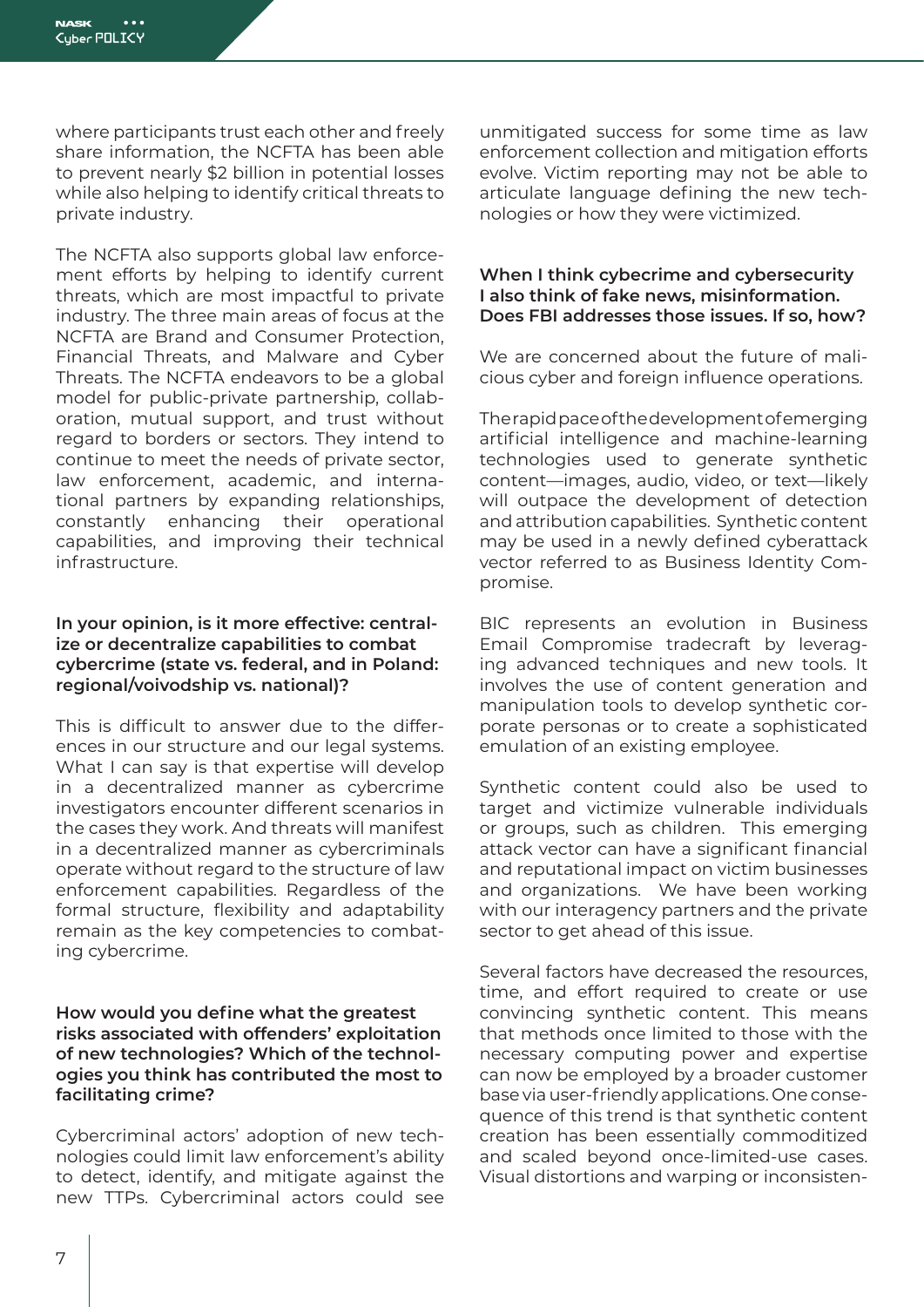cies in images and video may be indicators of synthetic images, particularly in social media profile avatars.

Third-party research and forensic organizations, as well as some reputable cyber security companies, can help identify and evaluate suspected synthetic content.

Familiarity with media resiliency frameworks can help mitigate the impact of malicious cyber and influence operations.

Individuals and organizations can lower the risk of becoming victim to malicious actors using synthetic content by adopting good cyber hygiene and other security measures.

Be aware of the potential for cyber or foreign influence activities using synthetic content; Be alert when consuming information online, particularly when topics are especially divisive or inflammatory; Seek multiple, independent sources of information; Seek media literacy or media resiliency resources, as well as training to harden individuals and corporate interests from the potential effects of influence campaigns. Such resources are often available through public libraries, universities, and nonprofit organizations. Use multi-factor authentication on all systems, especially on shared corporate social media accounts; Train users to identify and report attempts at social engineering and spearphishing, which may compromise personal and corporate accounts; Establish and exercise communications continuity plans in the event social media accounts are compromised and used to spread synthetic content; Do not open attachments or click links within emails received from unrecognized senders.

Do not provide personal information, including usernames, passwords, birth dates, Social Security numbers, financial data, or other information in response to unsolicited inquiries; Be cautious when providing sensitive personal or corporate information electronically or over the phone, particularly if

unsolicited or anomalous; Confirm, if possible, requests for sensitive information through secondary channels; Always verify the web address of legitimate websites and manually type them into a browser.

The FBI strongly encourages individuals and organizations who suspect they may have been the victim of a criminal cyber act, or have information about suspicious or criminal cyber activity, to contact their local FBI field office or file a detailed complaint with the FBI's Internet Crime Complaint Center at www.ic3.gov.

#### **We cannot ignore war in Ukraine. I know we cannot talk about details but do you have more work since the war broke out?**

Unfortunately, I cannot comment on that. I can only share the following FBI official approved statements related to Ukraine/Russia:

- (*Assistance to Ukraine*) "The FBI is dedicated to investigating and combatting any malicious cyber incidents impacting Ukraine's critical infrastructure. We are working with our partners, domestically and internationally, to identify, disrupt, and deter these targeted cyber threats. Our Legal Attaches in Europe and around the world are playing a key role in supporting and sharing information with our Ukrainian and international partners."
- (*Domestic Threat*) "The FBI, along with our federal partners, remains committed to investigating and combatting any malicious cyber activity targeting the United States. The FBI has consistently disseminated public threat advisories warning about these activities conducted by Russian cyber actors. We continue to proactively share information with our private sector partners to identify targeting and prevent incidents. We encourage the public to report any suspicious cyber activity to www.ic3.gov.